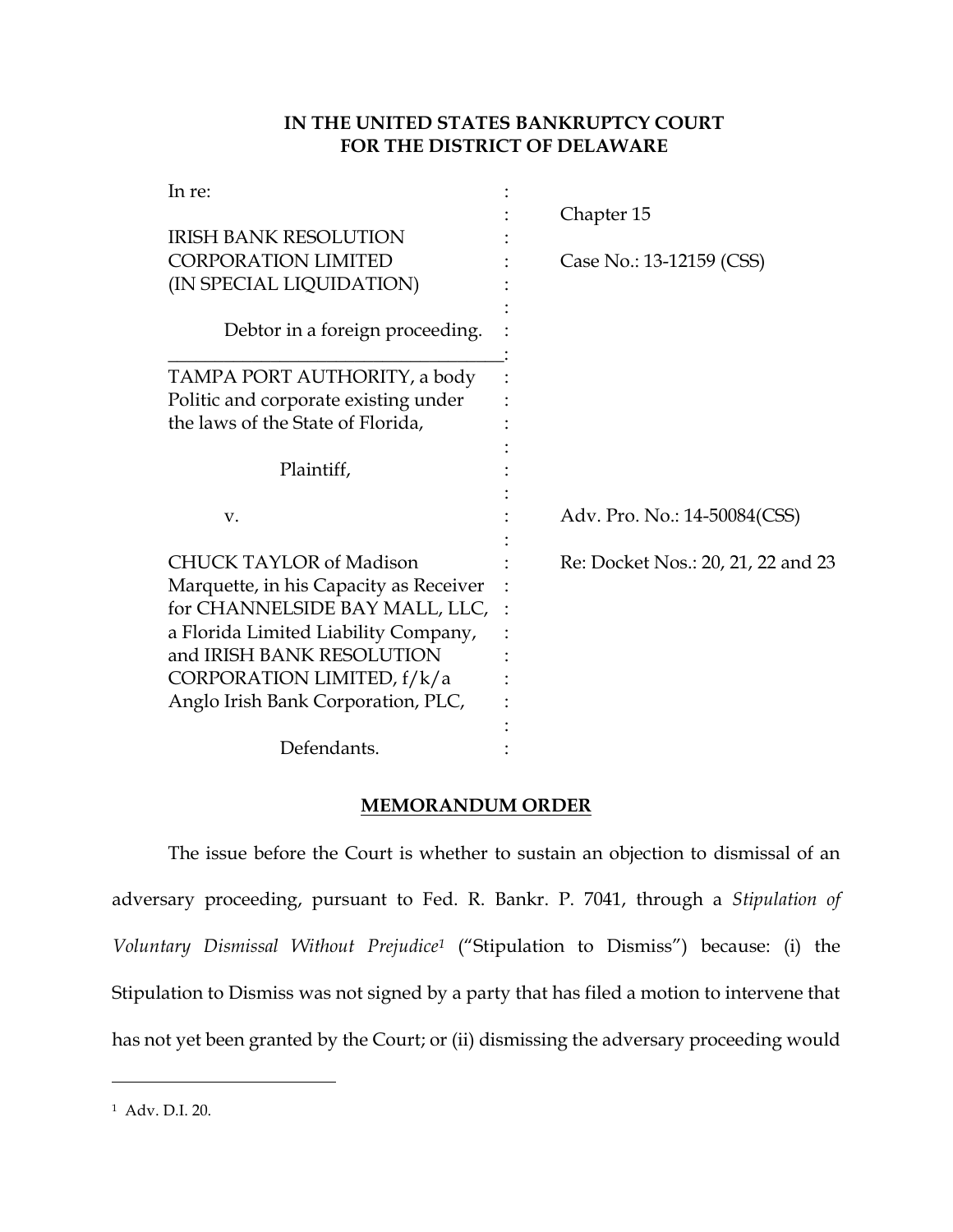cause prejudice to the proposed-intervenor. For the reasons set forth below, the Court overrules the objection and will allow dismissal without prejudice of the adversary proceeding under the Stipulation to Dismiss.

#### **STATEMENT OF FACTS**

#### **A. Procedural History**

On March 13, 2014, the plaintiff Tampa Port Authority (the "Port") filed the abovecaptioned adversary action<sup>2</sup> (the "Port Adversary Action") against Chuck Taylor, Channelside Bay Mall, LLC, Irish Bank Resolution Corporation Ltd. (collectively, the "Defendants") seeking declaratory judgment. Thereafter, on March 18, 2014, Liberty Channelside, LLC ("Liberty") moved to intervene in the action ("Motion to Intervene").<sup>3</sup> The Court scheduled a status conference in the adversary action for April 16, 2014. Prior to an answer being filed or the Court hearing the Motion to Intervene (and shortly before the status conference), the Port and the Defendants filed a *Stipulation of Voluntary Dismissal Without Prejudice<sup>4</sup>* ("Stipulation to Dismiss"), pursuant to Fed. R. Bankr. P. 7041.

The Court, unaware of the Stipulation to Dismiss, held a telephonic status conference, on April 16, 2014. At the status conference, the parties informed the Court that they had filed a Stipulation of Dismissal. However, Liberty, as potential intervener,

<sup>2</sup> Adv. D. I. 1.

<sup>3</sup> Adv. D.I. 7, which was later amended, Adv. D.I. 17.

<sup>4</sup> Adv. D.I. 20.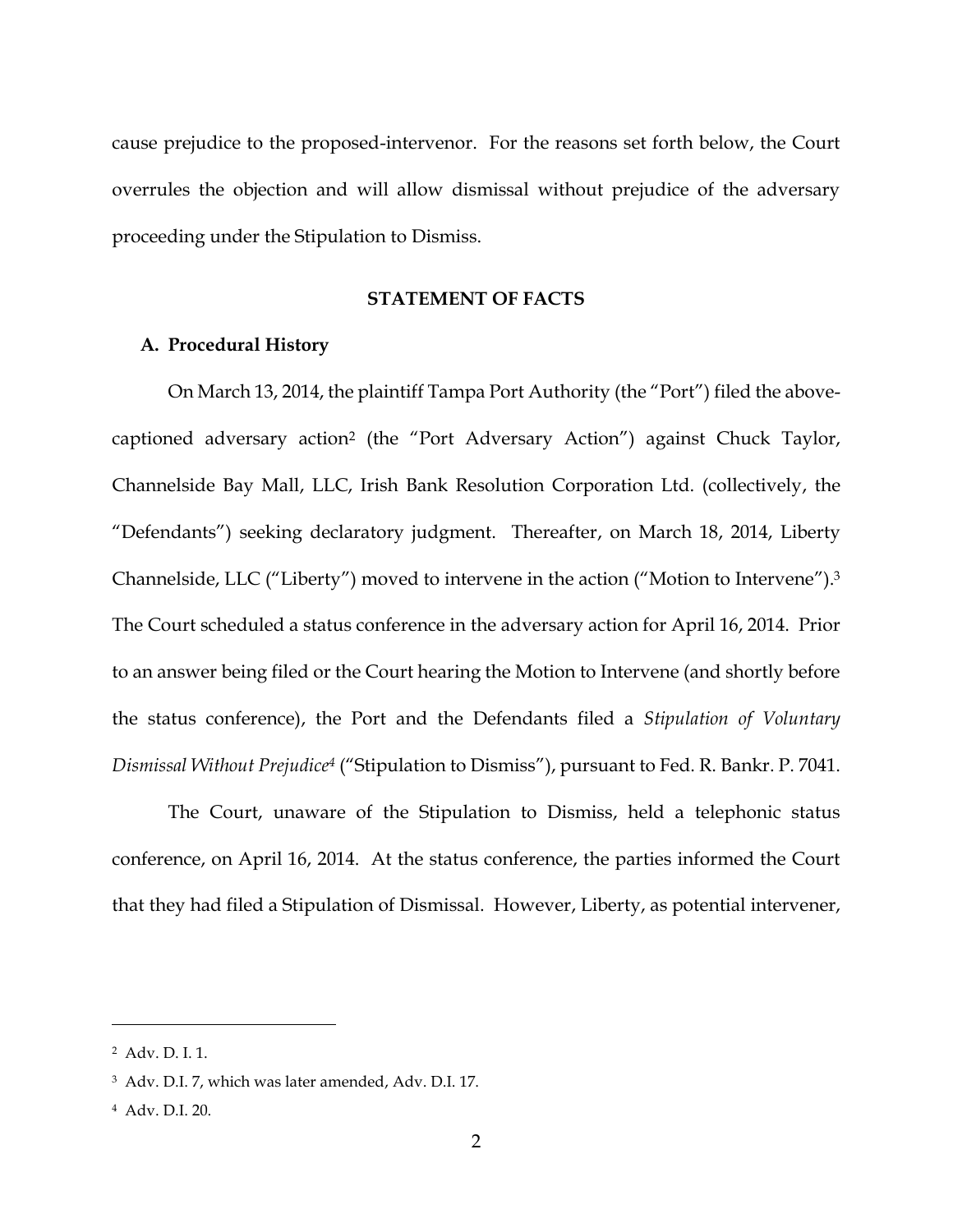objected. The Court requested letter submissions from the parties. The parties have filed their letter submissions and the matter is ripe for disposition. 5

#### **B. Factual Background**

The Port is the owner of a parcel of a waterfront retail center known as "Channelside Bay Plaza" in downtown Tampa, Florida (the "Retail Center"). The Retail Center was formerly leased by Channelside Bay Mall, LLC (together with its predecessors referred to herein as the "Developer") from the Port under a long-term ground lease ("Ground Lease") executed in 1998. The Ground Lease was, in turn, mortgaged by the Developer in favor of IBRC, pursuant to a series of loan documents, including a leasehold mortgage (collectively, the "Loan Documents"), to finance \$27,000,000 of improvements to the previously undeveloped fee.

In February 2010, the Port filed an action to evict the Developer and IBRC (as leasehold mortgagee) in Florida state court ("Eviction Action"). In March, 2010, IBRC, in turn, filed an action in Florida state court to foreclose its leasehold mortgage ("Foreclosure Action"). The Eviction Action and Foreclosure Action continued and led to the Florida state court's appointment of the Receiver as a fiduciary to take possession and operate the Retail Center and seek out a substitute long-term tenant that would allow IBRC to ultimately salvage some portion of the sum lent to the Developer to improve the underlying fee.

<sup>5</sup> Adv. D.I. 21, 22 and 23.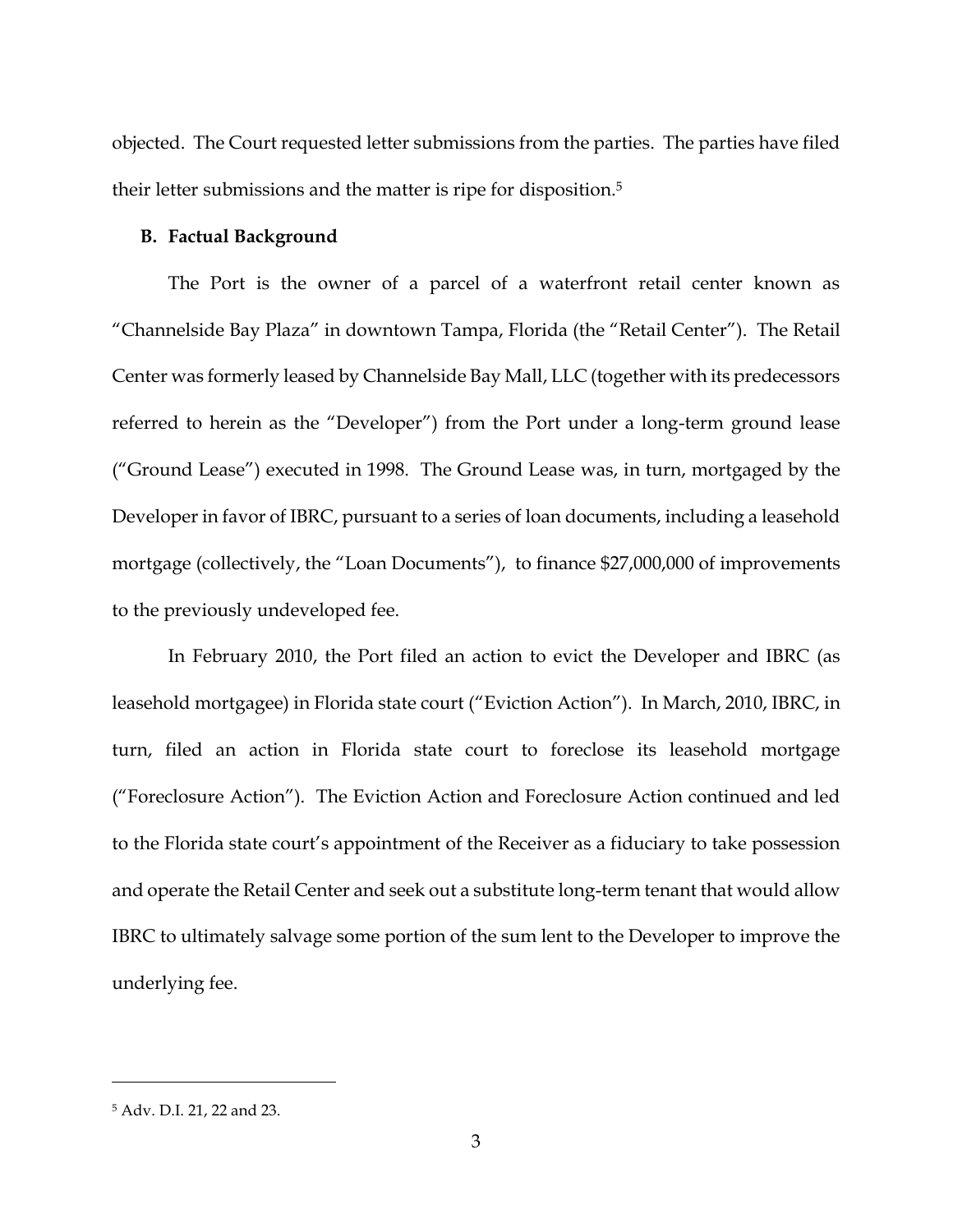In April 2013, Liberty and IBRC executed a contract to assign the Ground Lease for \$7,000,000 to Liberty; however, this deal did not close. In July 2013, the Port sought to take back the Retail Center, free of the Ground Lease, but with the improvements, for \$5,750,000. Shortly thereafter, IBRC, through its foreign representatives, filed a verified petition for relief under Chapter 15, which the Court recognized.

In December 2013, Liberty filed an adversary complaint<sup>6</sup> alleging that the Port actionably interfered with the contractual relations between IBRC and Liberty, and IBRC has improperly acquiesced, precluding Liberty from completing the assignment of the Loan Documents and Ground Leave ("Liberty Adversary Action"). IBRC and the Port moved to dismiss the Livery Adversary Action. After hearing the motion to dismiss, the Court dismissed the four counts brought by Liberty; however, the Court granted Liberty leave to amend its complaint regarding the alleged tortious interference count. On May 1, 2014, Liberty filed its amended complaint.<sup>7</sup>

As noted above, in March 2014, the Port filed its adversary action against the Defendants. In the adversary action, the Port sought declaratory relief determining that (capitalized terms not defined herein shall have the meaning ascribed to them in the Port's Adversary Complaint): (i) the Lease is not an asset of IBRC; (ii) the Leasehold Interest is not an asset of IBRC; (iii) until such time as IBRC and/or the Foreign Representatives assume and cure all defaults under the Lease through foreclosure on the

<sup>6</sup> Adv. Pro. No. 13-52542, D.I. 1.

<sup>7</sup> Adv. Pro. No. 13-52542, D.I. 45 and 46.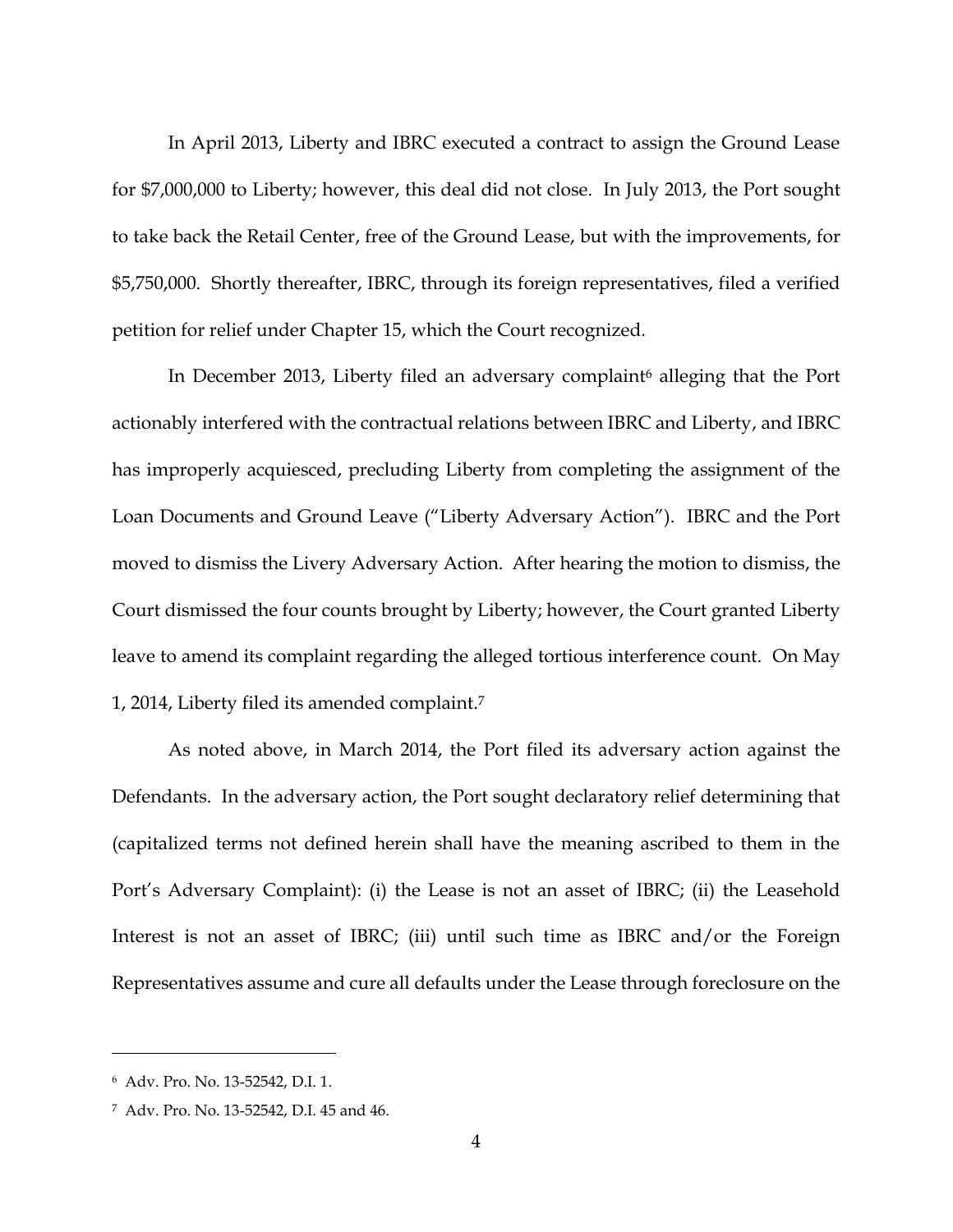IBRC Mortgage, the Lease remains an executory contract by and between the Port and the Receiver; (iv) until such time as IBRC purchases the Leasehold Interest at a foreclosure sale, or otherwise obtains legal title to the Leasehold Interest, title to the Leasehold Interest remains legally vested in the Receiver; (v) an award of all costs of the adversary litigation and reasonable attorneys' fees.

Liberty filed its motion seeking to intervene<sup>8</sup> in the Port Adversary Action alleging that Liberty is entitled to a constructive trust over the Ground Lease and the Retail Center. Prior to the Court ruling on the intervention motion, the Port and IBRC entered into the Stipulation to Dismiss the Port Adversary Action, to which Liberty objected.

#### **ANALYSIS**

As set forth above, Liberty objects to the dismissal of the Port Adversary Action. Liberty asserts that the Port consciously omitted Liberty as a party to the Port Adversary Action. Furthermore, Liberty asserts that by filing its motion to intervene, it has "appeared" in the Port Adversary Action and should be considered a necessary signatory, pursuant to Rule  $41(a)(1)(A)(ii)$ . In the alternative, Liberty argues that the Court should construe the Stipulation to Dismiss as a motion under Rule  $41(a)(2)$ , in which the Port is not vested with the absolute right of dismissal because it is subject to the Court's discretion. IBRC and the Port disagree with Liberty.

Fed. R. Civ. P. 41, made applicable to these proceedings pursuant to Fed. R. Bankr. P. 7041, states:

<sup>8</sup> Adv Pro. No. 14-50084, D.I. 7 and 8.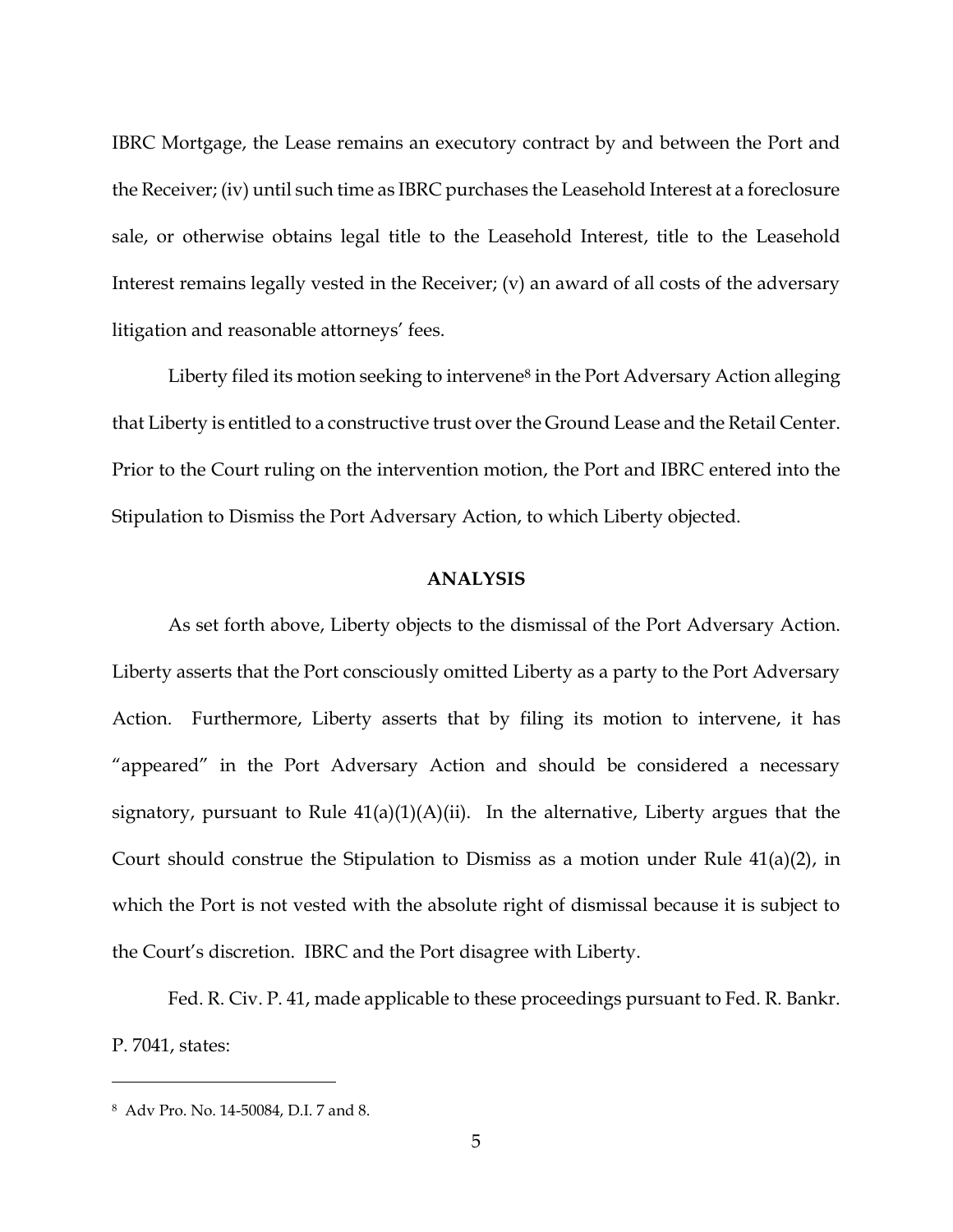## **(a) Voluntary Dismissal.**

## (1) **By the Plaintiff.**

(A) *Without a Court Order.* Subject to Rules 23(e),  $23.1(c)$ ,  $23.2$ , and 66 and any applicable federal statute, the plaintiff may dismiss an action without a court order by filing:

> (i) a notice of dismissal before the opposing party serves either an answer or a motion for summary judgment; or

> (ii) a stipulation of dismissal signed by all parties who have appeared.

(B) *Effect.* Unless the notice or stipulation states otherwise, the dismissal is without prejudice. But if the plaintiff previously dismissed any federal- or state-court action based on or including the same claim, a notice of dismissal operates as an adjudication on the merits.

(2) **By Court Order; Effect.** Except as provided in Rule  $41(a)(1)$ , an action may be dismissed at the plaintiff's request only by court order, on terms that the court considers proper. If a defendant has pleaded a counterclaim before being served with the plaintiff's motion to dismiss, the action may be dismissed over the defendant's objection only if the counterclaim can remain pending for independent adjudication. Unless the order states otherwise, a dismissal under this paragraph (2) is without prejudice.<sup>9</sup>

### **A. Stipulation of Dismissal**

The Court has not ruled on the Motion to Intervene. As such Liberty is not yet a

party to the action. In such cases, courts have held that as the parties stipulated to

<sup>9</sup> Fed. R. Civ. P. 41(a).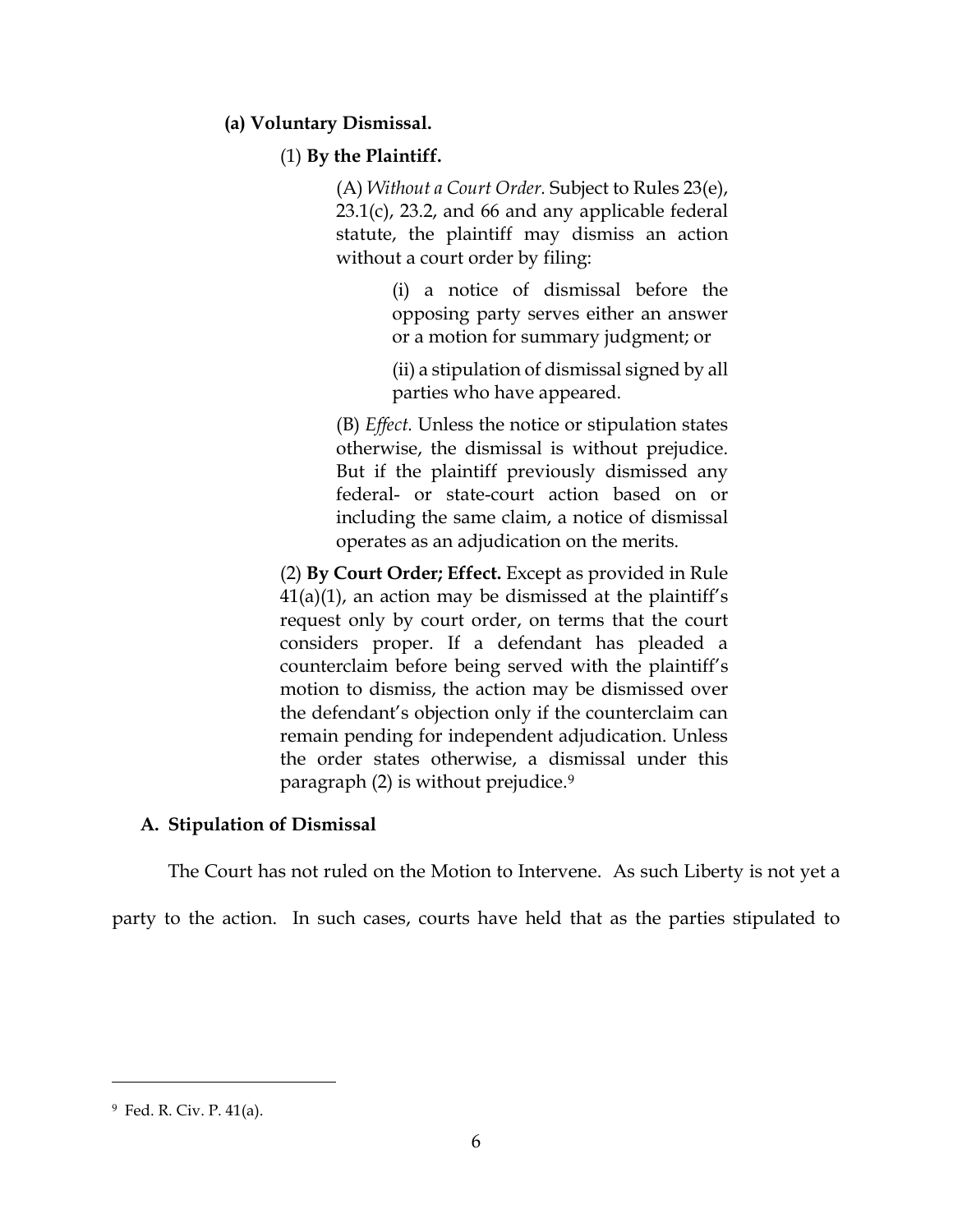dismissal there is "no case or controversy" pending in which the potential intervener can

intervene.10 Moore's Federal Practice states:

 $\overline{a}$ 

A stipulation [under Fed.R.Civ.P. 41(a)(1)(ii)] filed during the pendency of a motion to intervene is effective to dismiss the action, since the proposed intervenors do not become parties within the meaning of the Rule until their motion is granted.<sup>11</sup>

*However*, courts have stated that there *may* be "circumstances where an intervenor could

and should be treated as a *de facto* party and the Court might invoke equitable principles

11 8 James Wm. Moore et al., Moore's Federal Practice § 41.34[4][b], at 41–116 (3d ed. 2013) (citations omitted). However, if the Court had granted the Motion to Intervene then the claims of the intervenor could not be dismissed on the basis of a stipulation signed only by the original parties. *Forest Serv. Employees For Envtl. Ethics v. U.S. Forest Serv.*, CIV.A.08-323ERIE, 2009 WL 1324154, \*2 (W.D. Pa. May 12, 2009).

<sup>10</sup> *Homesite Ins. Co. of the Midwest v. Robards*, 3:13-CV-515-TAV-CCS, 2014 WL 359823, \*2 (E.D. Tenn. Feb. 3, 2014) (holding that the court lacked jurisdiction over the motions to intervene because there was no case or controversy pending in light of the dismissal); *Reagan v. Fox Navigation, LLC*, CIV.A. 302CV627CFD, 2005 WL 2001177 (D. Conn. Aug. 17, 2005) ("[C]ourts have ruled that once the parties have filed a Rule 41(a)(1)(ii) stipulation of dismissal, there is no longer a pending case or controversy into which a non-party may intervene." (citation omitted)); *GMAC Commercial Mortgage Corp. v. LaSalle Bank Nat. Ass'n*, 213 F.R.D. 150 (S.D.N.Y. 2003) (denying a motion to vacate a parties' stipulation of dismissal because "there is no 'case or controversy' pending in light of the dismissal); *Mut. Produce, Inc. v. Penn Cent. Transp. Co.*, 119 F.R.D. 619, 620–21 (D.Mass. 1988)(denying motion to intervene because stipulation of dismissal under Rule 41(a)(1)(ii) was effective immediately upon filing, without any action by the court; there was no justiciable action pending in which to intervene); *Hester Indus., Inc. v. Tyson Foods, Inc.*, 160 F.3d 911, 916 (2d Cir. 1998)(adopting cases that hold that dismissal under Rule 41(a)(1)(ii) is effective automatically and does not require judicial approval); *Steiner v. Atochem, S.A.*, 89 CIV. 7990, 2002 WL 1870322, at \*4 (S.D.N.Y. Aug.13, 2002)(citing cases that hold that voluntary dismissal moots all pending motions); Fed.R.Civ.P.  $41(a)(1)(ii)'$ [A]n action may be dismissed by the plaintiff without order of court by filing a stipulation of dismissal signed by all parties who have appeared in the action.").

This requirement applies equally to parties who have intervened in the original action. *See Wheeler v. American Home Prods. Corp.* (Boyle–Midway Div.), 582 F.2d 891, 896 (5th Cir.1977) ("The District Court dismissed this action, including the claims of the [plaintiff] intervenors, on the basis of a stipulation between the original parties. This could not properly be done."). This is because, "once intervention has been allowed, the original parties may not stipulate away the rights of the intervener." *Id.* (citing 3B Moore's Federal Practice (2nd ed.) 24–671, 672).

*Id.* In *Forest Service Employees for Environmental Ethics*, the court had granted intervention two days prior to the stipulation of dismissal being filed. As such, the court held that the dismissal could not be effectuated pursuant to Rule 41(a)(1)(A)(ii). *Id.* (Ultimately, the court dismissed the action pursuant to Rule 41(a)(2) as the intervener-defendants failed to demonstrate that they would suffer legal prejudice by the dismissal. *Id.* at \*4-5).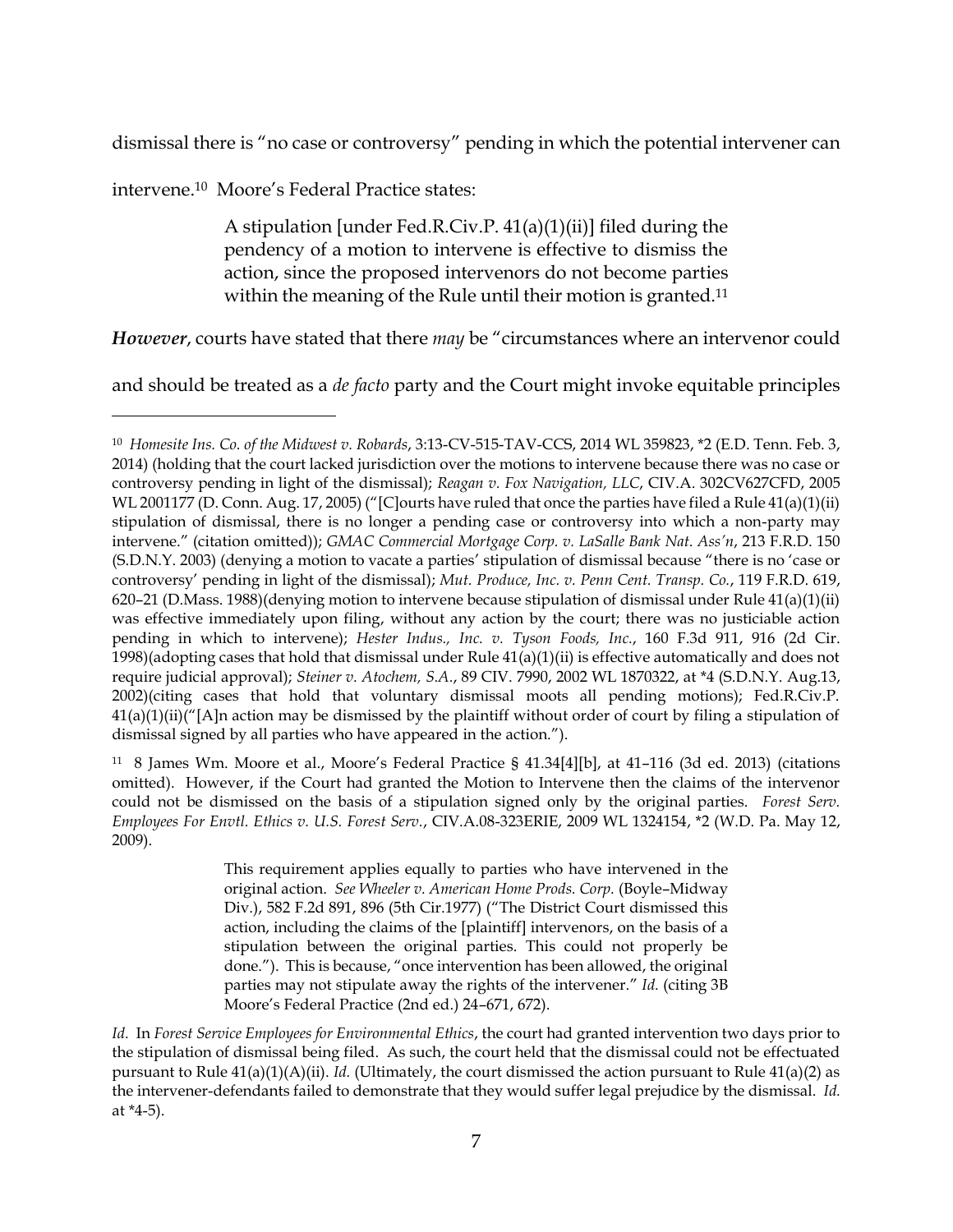to estop the stipulating parties from invoking a rule which would prejudice the rights of a party whose motion to intervene is pending."<sup>12</sup>

Liberty cites to *Green v. Nevers*<sup>13</sup> in support of its position. In that case, the court found that a stipulation was not in compliance with Rule  $41(a)(1)(ii)$  because it was not signed by all the parties who appeared in the action. In *Green*, a wrongful death action, there was a state statute that "effectively makes the participation virtually automatic of 'all persons who may be entitled to damages. . . . '"<sup>14</sup> *Green* is easily distinguishable from this case as there is no state statute involved that makes participation automatic. Interestingly, the *Green* court cites to, relies upon, and distinguishes the *Green* facts from

*Mut. Produce, Inc. v. Penn Cent. Transp. Co.*, which held:

 $\overline{a}$ 

Here, the plaintiffs and defendants together have sought to dismiss their cases under Fed.R.Civ.P. 41(a)(1)(ii), which permits all parties to an action to agree to a dismissal without further action by the court. Intervenors were not named parties when plaintiffs and defendants filed their stipulations

<sup>12</sup> *Eli Lilly & Co. v. Synthon Labs., Inc.*, 538 F. Supp. 2d 944, 947 (E.D. Va. 2008) (*citing Alternative Research and Dev. Found. v. Veneman*, 262 F.3d 406, 411 (D.C.Cir. 2001)*; Fleet Capital Corp. v. Merco Joint Venture, LLC*, No. 02 CV 0279(ILG), 2002 WL 31528633, at \*3-4 (E.D.N.Y. Sept. 3, 2002) ("Thus, allowing Fleet to voluntarily dismiss this case would result in Bombardier being deprived of the opportunity to have its motion for intervention heard, and would force Bombardier to commence its own action-at the expense of drafting a complaint and effecting service-against the defendants. The Court perceives no reason, and Fleet has presented none, to so prejudice Bombardier's rights. Accordingly, the Court addresses below Bombardier's motion for intervention, and, because it finds intervention appropriate, grants the motion *nunc pro tunc* to June 7, 2002, the date the motion was fully submitted to the Court."). *See also Butler v. Denton*, 150 F.2d 687 (10th Cir.1945) (holding that an intervention tendered justiciable issues for determination and a voluntary dismissal was improper). *But see Bldg. Concepts & Designs Constr., Inc. v. Travelers Prop. Cas. Co. of Am.*, CIV.A. 06-2777, 2006 WL 2294866, \*2 (E.D. La. Aug. 7, 2006) (noting that cases holding that dismissal can be held invalid even if the defendant has not filed an answer or a motion for summary judgment are "against the tide of the strong weight of authority" and continuing to hold that "[a] district court has no power or discretion to deny plaintiffs' right to dismiss or to attach any condition or burden to that right." (citations and internal quotations omitted)).

<sup>13</sup> *Green v. Nevers*, 92-CV-76881-DT, 1993 WL 1620511 (E.D. Mich. Apr. 13, 1993).

<sup>14</sup> *Green v. Nevers*, 92-CV-76881-DT, 1993 WL 1620511 at \*10.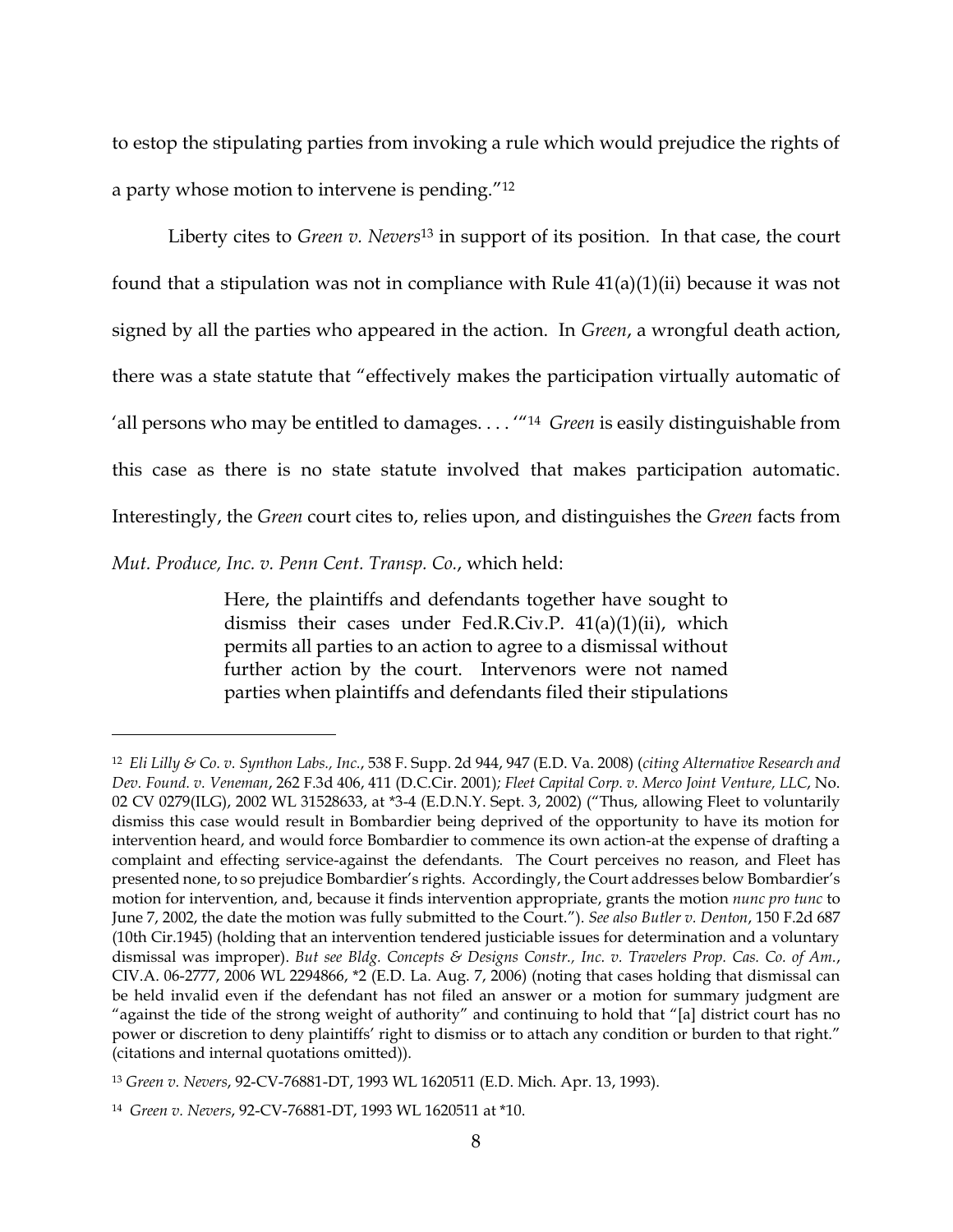of dismissal, nor did their filing of a motion to intervene give them party status. **Indeed, motions to intervene are not granted automatically, nor does their filing constitute an automatic stay. Rather, the moving party must satisfy the court that it has met the four elements required for a motion to intervene to be granted.**<sup>15</sup>

The *Green* court, recognizing that intervention was not automatic upon request, relied on the state statute in denying the dismissal.

Liberty also cites to *United States v. Mansion House Center North*, <sup>16</sup> which held that the stipulating parties could not voluntarily dismiss a foreclosure action without approval of the court, since the foreclosure action and the other related litigation were required to be treated as one case even though a formal order consolidating the cases was only recently entered, and the receiver involved in the related litigation did not agree to or consent to the proposed settlement.<sup>17</sup> Again, *Mansion House Center North* is clearly distinguishable as there is no court order allowing Liberty to intervene.

Liberty also turns to *Fleet Capital Corp. v. Merco Joint Venture, LLC*, <sup>18</sup> which, at first blush, seems most similar to Liberty's request. In *Fleet Capital*, Bombardier moved to intervene in litigation, which was opposed by the plaintiff. The Court scheduled Bombardier's intervention motion for a hearing. The parties then informed the court that they were attempting to find a global resolution for the plaintiff's and Bombardier's claims. As such, the court adjourned and rescheduled the hearing on the intervention

<sup>15</sup> *Mut. Produce, Inc. v. Penn Cent. Transp. Co.*, 119 F.R.D. 619, 620 (D. Mass. 1988) (emphasis added).

<sup>16</sup> *United States v. Mansion House Ctr. N.*, 95 F.R.D. 515 (E.D. Mo. 1982).

<sup>17</sup> *Id.* at 516-17.

<sup>18</sup> *Fleet Capital Corp. v. Merco Joint Venture*, LLC, 02 CV 0279 (ILG), 2002 WL 31528633.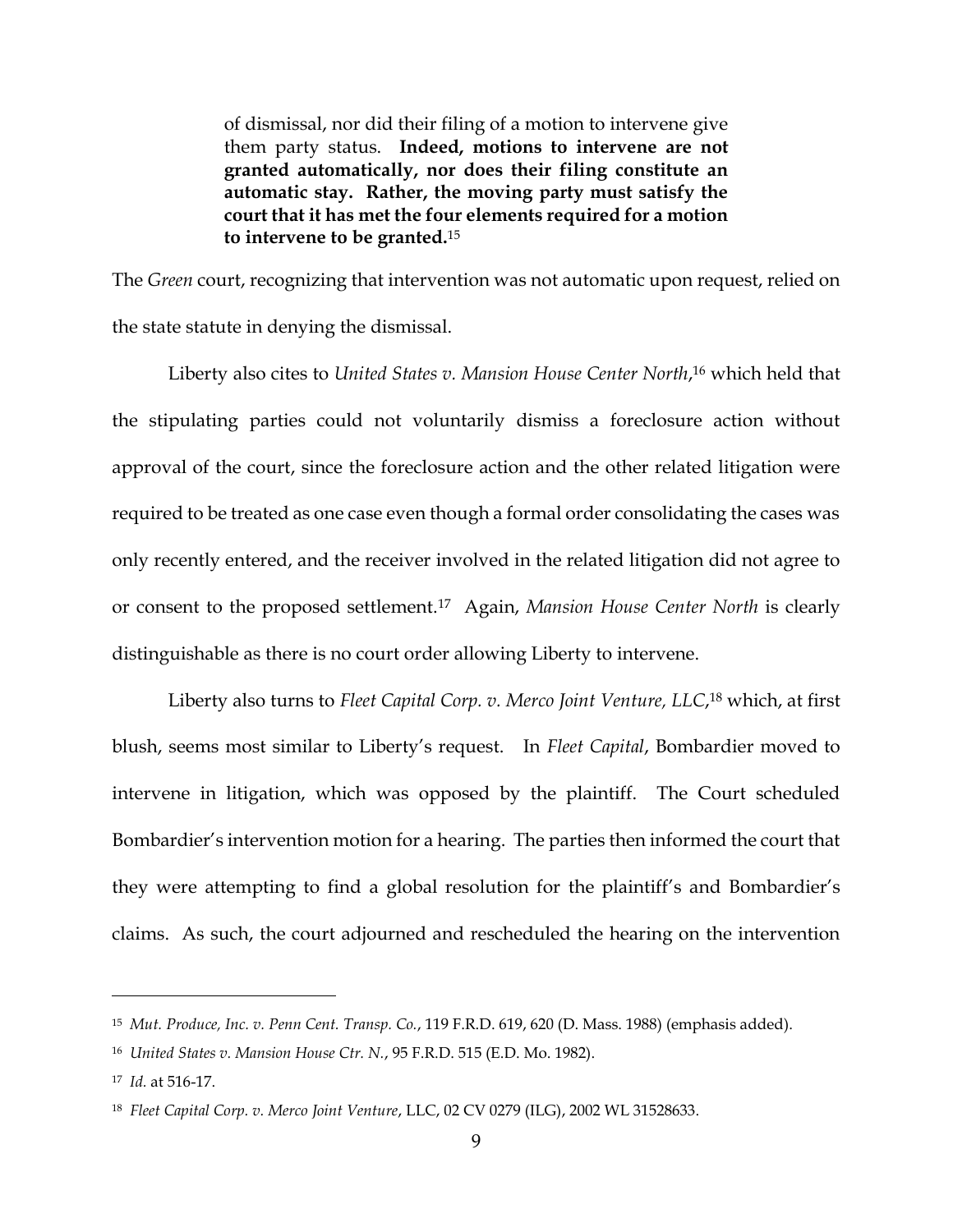motion. Again, prior to the hearing on the intervention motion, the parties contacted the court and, in anticipation of settlement of all parties' claims, requested that the intervention motion be continued. Later, the court received a notice of dismissal from the plaintiff; however, Bombardier's claims were not settled and this objected to the dismissal. The court stated:

> [T]he Court finds that Fleet's voluntary dismissal unfairly prejudices Bombardier. If this action is dismissed, Bombardier's motion for intervention will be rendered moot. Yet Bombardier agreed to adjourn the hearing on its motion to intervene only to give the parties an opportunity to reach a *global*resolution of all the claims arising out of the defendants' actions. While Fleet has resolved its claims against the defendants, Bombardier has not. Thus, allowing Fleet to voluntarily dismiss this case would result in Bombardier being deprived of the opportunity to have its motion for intervention heard, and would force Bombardier to commence its own action-at the expense of drafting a complaint and effecting service-against the defendants. The Court perceives no reason, and Fleet has presented none, to so prejudice Bombardier's rights. Accordingly, the Court addresses below Bombardier's motion for intervention, and, because it finds intervention appropriate, grants the motion *nunc pro tunc* to June 7, 2002, the date the motion was fully submitted to the Court<sup>19</sup>

The *Fleet Capital* court was concerned about the lapse of time and the continuances of the intervention motion, as well as, the representations that the settlement discussions would settle all claims, rather than just plaintiff's claims. This holding is also distinguishable from the case *sub judice*. Here, there have been no continuances of the intervention

<sup>19</sup> *Id.* at 3 (emphasis supplied).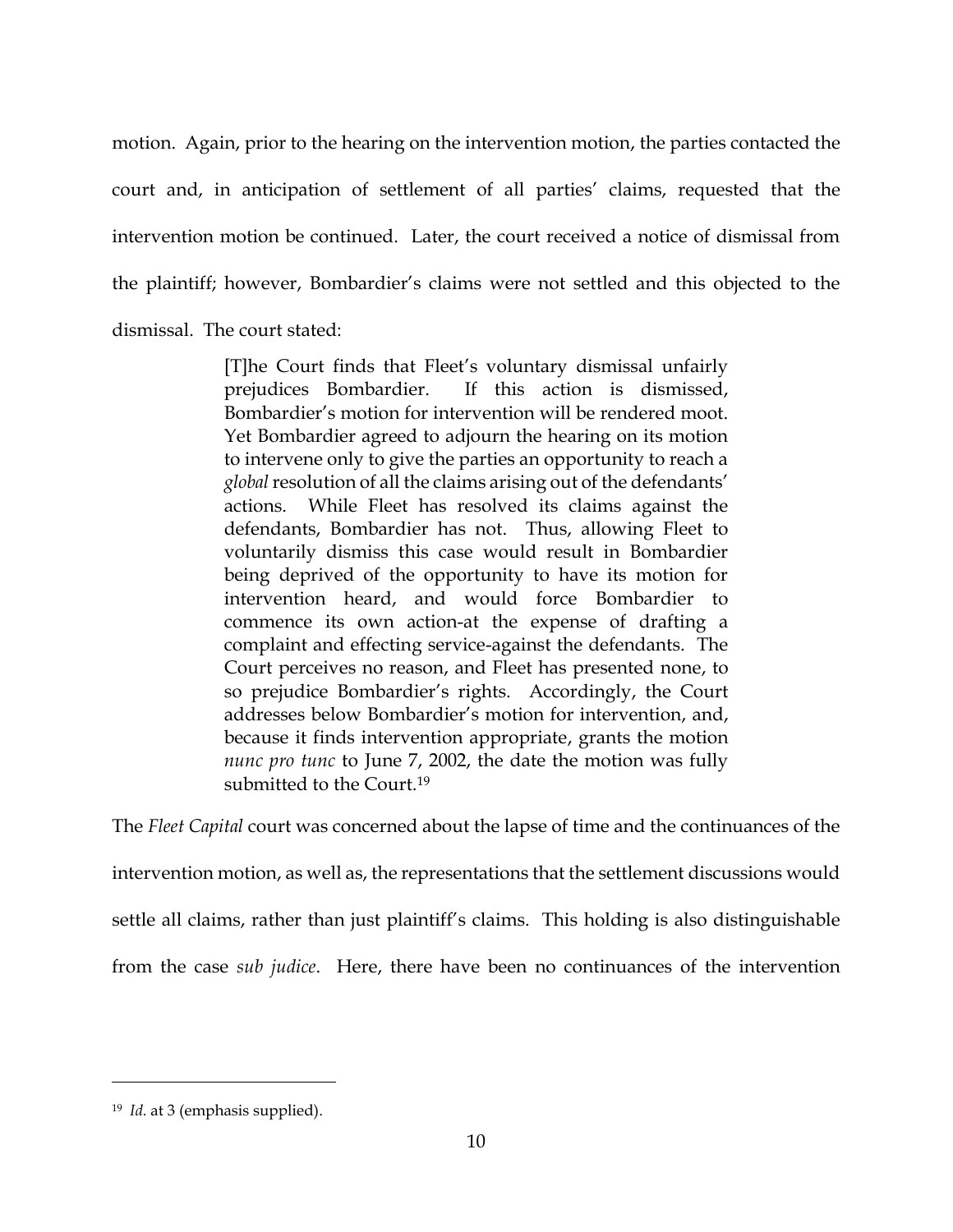motion, no representations of a global settlement, and Liberty also has a pending adversary action against IBRC and the Port.

As such, the Court finds that the Stipulation of Dismissal has been signed by all parties to the action, as Liberty's motion for intervention has not been granted to date. The Court will allow the Port and IBRC to voluntarily dismiss the Port Adversary Action, without prejudice. No order from the Court is required nor entered as to the dismissal. 20

#### **B. Dismissal by Court Order**

Liberty also argues that as it was a *de facto* party, the Port Adversary Action cannot be dismissed without a court order. Liberty relies on *Butler v. Denton<sup>21</sup>* and *Nance v. Jackson<sup>22</sup>* in support of its position that the Stipulation to Dismiss requires court approval in order to be effective. Both of these cases are readily distinguishable.

In *Butler v. Denton*, the United States had filed its plea for intervention, on its own behalf and on behalf of the restricted Native Americans involved in the action, as it was entitled to do under a statute, prior to the plaintiff's motion for leave to dismiss was filed. <sup>23</sup> The *Bulter* court treated the plea of intervention as the equivalent of an answer and held:

> It therefore is clear that the plea of intervention tendered justiciable issues for determination. And in that posture of

<sup>20</sup> *See* p. 16, *infra*.

<sup>21</sup> *Butler v. Denton*, 150 F.2d 687 (10th Cir. 1945).

<sup>22</sup> *Nance v. Jackson*, 56 F.R.D. 463 (M.D. Ala. 1972).

<sup>23</sup> *Butler*, 150 F.2d at 689-90. *See also Fort Sill Apache Tribe of Oklahoma v. United States*, CIV-08-0541-F, 2008 WL 2891654, \*1 n. 1 (W.D. Okla. July 23, 2008). *See, e.g.*, *Progressive Steelworkers Union v. Int'l Harvester Corp.*, 70 F.R.D. 691, 693 (N.D. Ill. 1976) (citations omitted) ("Voluntary dismissal will be denied if the merits of a case have been considered or if issue has been joined.").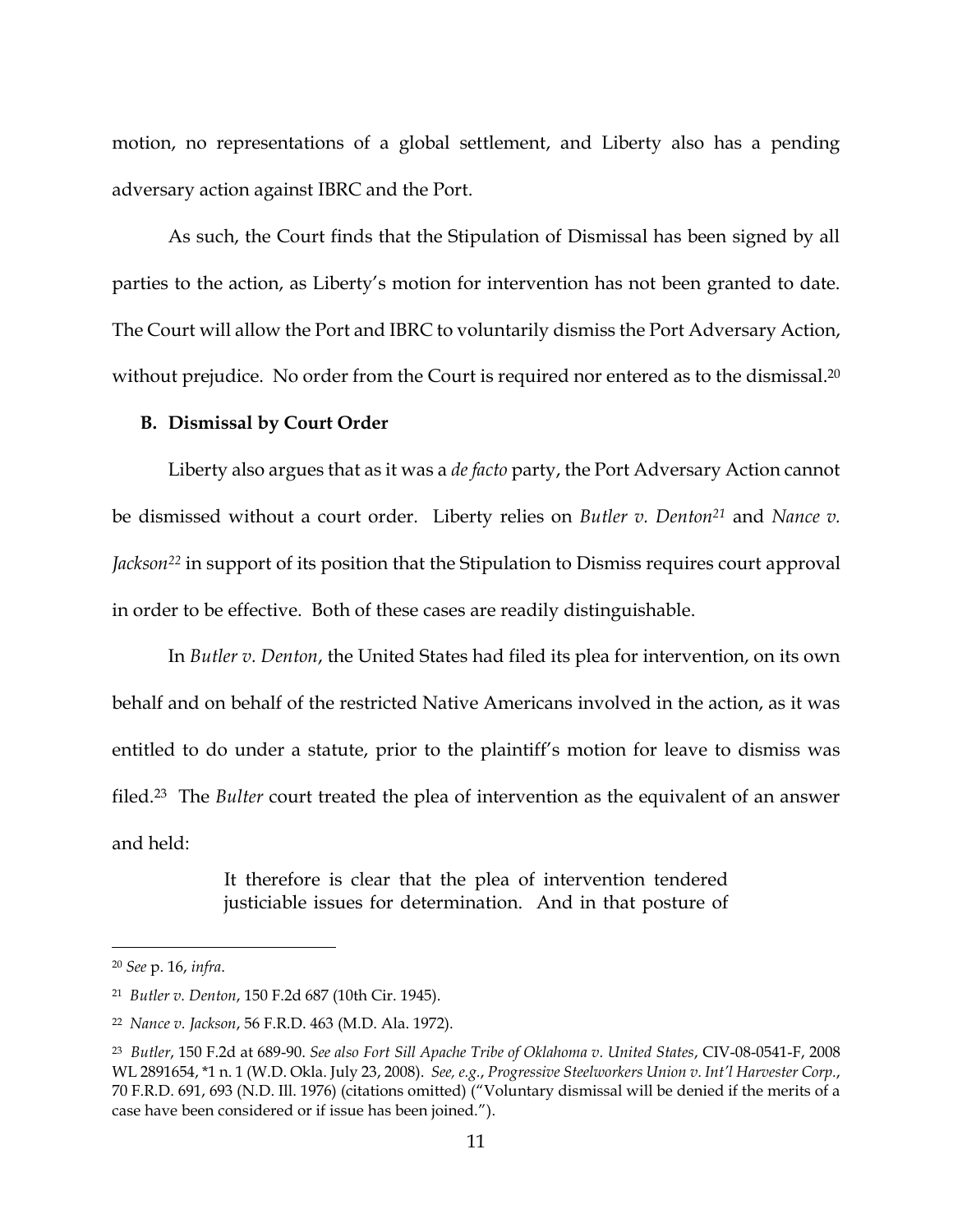the case, plaintiff was not vested with the absolute right of dismissal, either by the filing of a notice of dismissal or by the filing of a motion in the nature of such notice. She could dismiss only upon order of the court, and upon such terms and conditions as the court deemed proper. Under the rule, the court is vested with a reasonable discretion in the matter of dismissal after the filing and service of the answer, or the filing and service of a plea of intervention which tenders one or more justiciable issues, \* \* \* .' 24

In *Butler*, the "government's plea of intervention directly raised substantial issues with regard to plaintiff's right to certain funds, restrictions on the funds, and proper custody of the funds."25 As such, the *Butler* court denied dismissal. Here, however, Liberty is not directly raising substantial issues regarding the Port's right to the Retail Property; instead, Liberty is alleging a constructive trust, something it can assert in the Liberty Adversary Action.

In *Nance v. Jackson*, the individual-plaintiffs sought to be voluntarily dismissed from the pending action while a motion to intervene was pending. In the opinion, the court first addressed intervention and stated "it cannot be said that petitioners' interests can only be protected in the current proceeding, or even that protection of petitioners' interests will as a practical matter be impaired or impeded by the deposition of this case."26 Next the court addressed the voluntary dismissal, the court stated that "the essential question is whether the dismissal of the action will be unduly prejudicial to the defendants."27 The court then held that the dismissal, in the early stage of the

<sup>24</sup> *Butler*, 150 F.2d at 690. *See also Kilpatrick v. Texas & P.R. Co.*, 72 F. Supp. 632, 634 (S.D.N.Y. 1947).

<sup>25</sup> *Ecuadorian Gulf Oil Co. v. Atl. Richfield Co.*, 73 F.R.D. 99, 100 (C.D. Cal. 1976).

<sup>26</sup> *Id.* at 471.

<sup>27</sup> *Id.* at 471.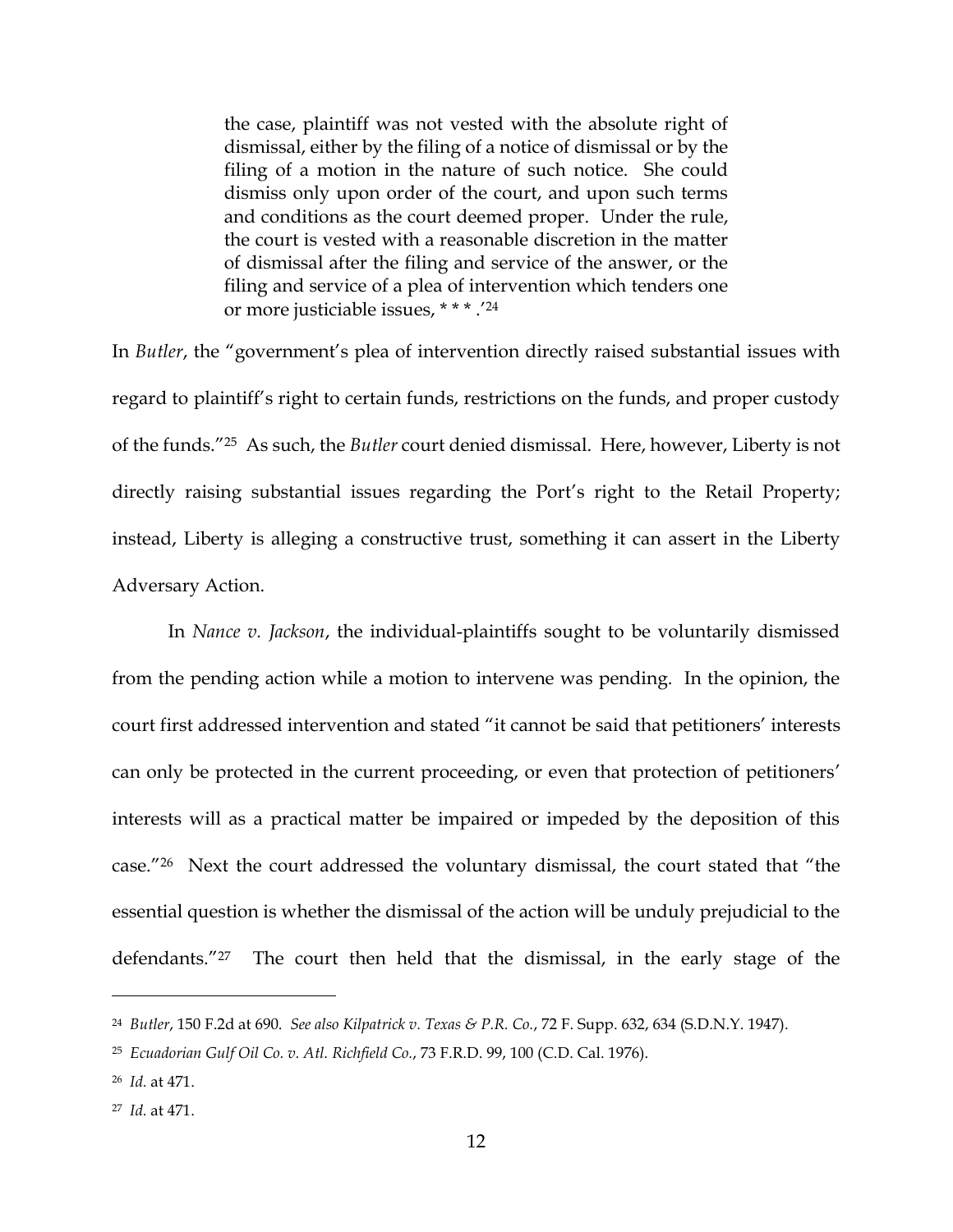proceedings, would not prejudice the interests of any party and as such granted the dismissal.28 Similarly, Liberty's interests will not be impaired or impeded by the dismissal of the Port Adversary Action; furthermore, the Port Adversary Action is at an early stage, no ground will be lost by Liberty in having to "start over" or continue in the Liberty Adversary Action.

As such, the Court finds again that the case may be dismissed by stipulation without Court order.

## **C. Equitable Grounds**

Finally, Liberty raises four equitable arguments as to why the case should not be dismissed. None of them are persuasive.

# *i. Subject Matter Jurisdiction.*

Liberty states:

Liberty contends that both the Port and IBRC have asserted that this Court cannot or should not take jurisdiction over disputes relating to the Ground Leave, Loan Documents, and/or the Retail Center, seeking instead dismissal or abstention of claims asserted by Liberty on numerous grounds.

However, parties cannot confer subject matter jurisdiction upon a federal court, principals of estoppel do not apply, and a party does not waive the subject matter jurisdiction requirement by failing to challenge jurisdiction early in the proceedings.<sup>29</sup> As

<sup>28</sup> *Id.*

<sup>29</sup> *Ins. Corp. of Ireland, Ltd. v. Compagnie des Bauxites de Guinee*, 456 U.S. 694, 702, 102 S. Ct. 2099, 2104, 72 L. Ed. 2d 492 (1982).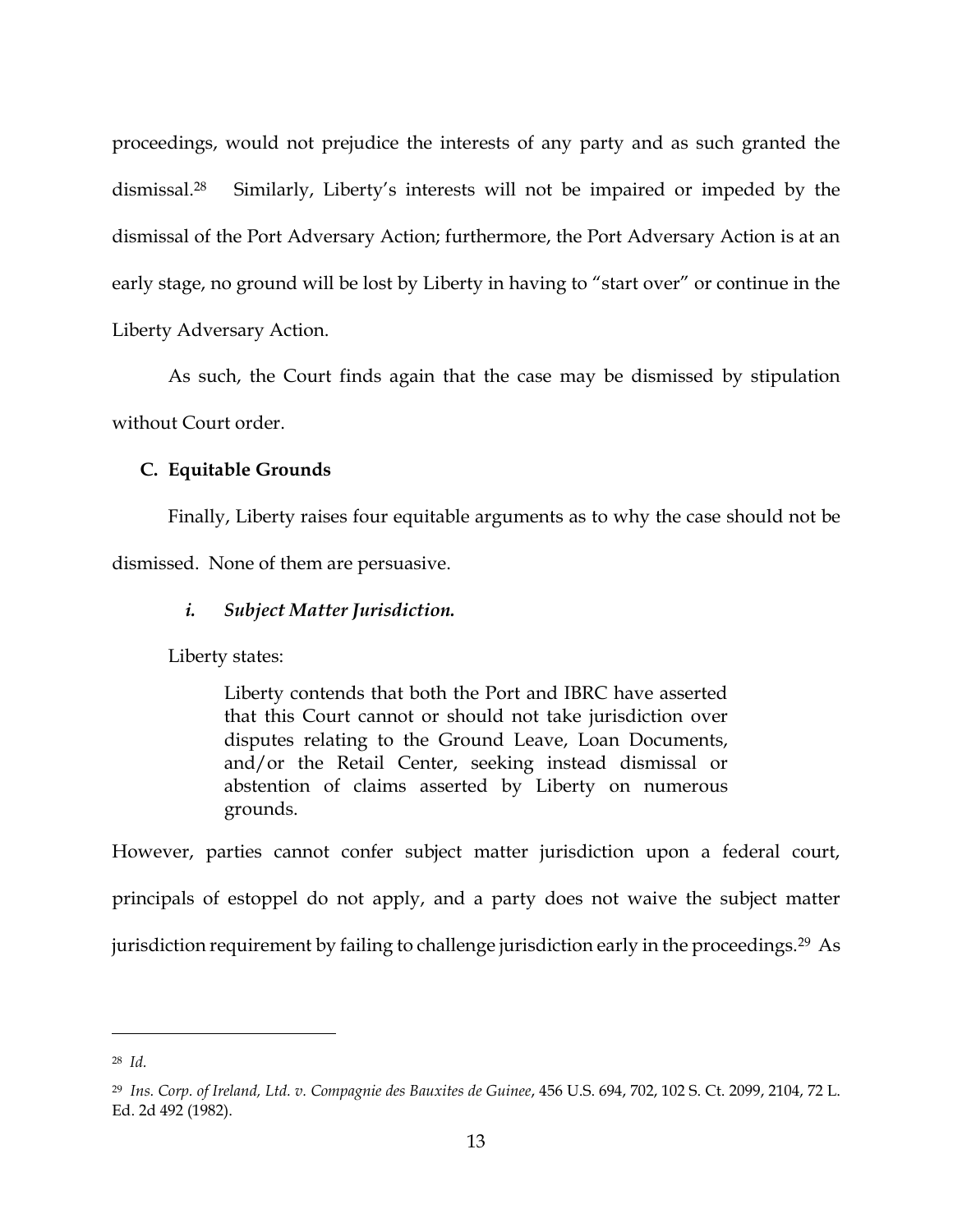such, dismissal of the Port Adversary Action will not affect whether this Court has subject matter jurisdiction over the parties' disputes.

# *ii. Strategy Concerns*

Second, Liberty argues:

Liberty contends that it would be inequitable to permit the Port to opt in and out of this Court for strategy reasons, or any reason after the decision to submit has occurred.

The Port's Adversary Company was a determination that the Ground Lease was not subject to being administrated by the foreign representatives because the "Leasehold Interest is not an asset of IBRC" and "title to the Leasehold Interests remains legally vested in the Receiver."30 This position is consistent with any subject-matter jurisdiction arguments that Liberty impugns to the Port. Furthermore, all of the parties' rights are preserved by the nature of the dismissal without prejudice.

# *iii. Appellate Argument*

Third, Liberty argues

Liberty contends that the relief requested in the Port Complaint is tantamount to an appeal by the Port of the gravamen of this Court's ruling on February 18, 2014, in connection with a contested matter (the "Sale Motion Contested Matter") that pitted IBRC and the Port against Liberty in connection with the proposed assignment of IBRC's interest in the Retail Center to the Port over the objection of Liberty.

If, in fact, the Port Adversary Action is a disguised appeal of this Court's ruling, then it would be inappropriate for the adversary action to continue (as the Port could have filed

<sup>30</sup> Port Adversary Proceeding, Adv. D.I. 1, p. 17.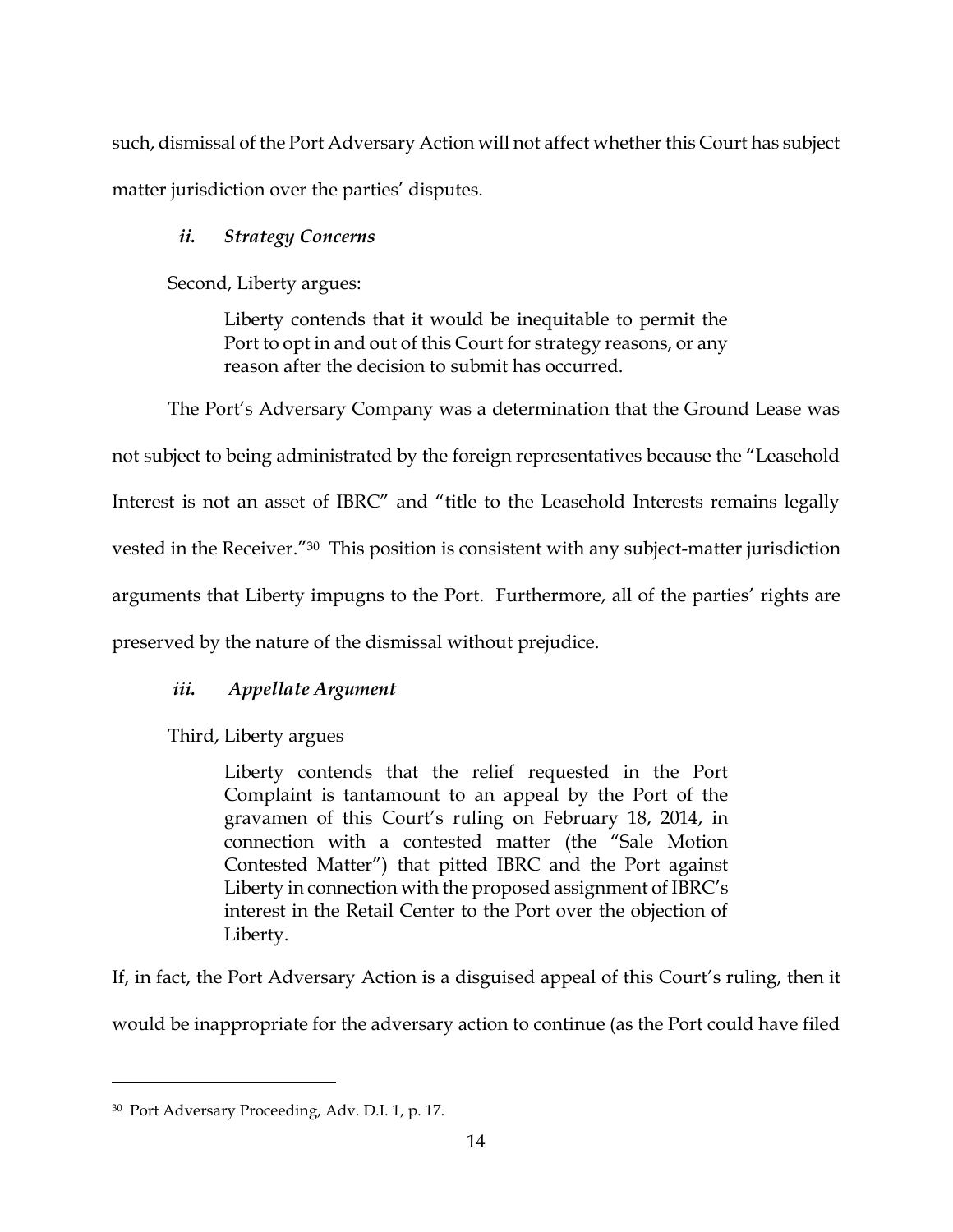an appeal or a motion for reconsideration). As such, there is no prejudice to Liberty if a procedurally improper adversary action is dismissed.

# *iv. Dismissal "Without Prejudice"*

Lastly, Liberty argues:

Liberty contends that the idea that the Port Complaint would be dismissed without prejudice to the Port's re-filing the same might permit the Port to raise at some future date the same arguments that Liberty urges to be frivolous in light of this Court's prior rulings in the Sale Motion Contested matter.

A dismissal without prejudice is exactly that – a dismissal without prejudice to the rights of any party to raise any argument in the adversary proceeding commenced by Liberty on jurisdiction or any other matter. Liberty will be able to raise any issues it desires – Liberty is not prejudiced one way or the other by this type of dismissal. A dismissal without prejudice preserve the rights of all the parties, including Liberty.

Furthermore, Liberty states: "this Court is already mindful that Liberty will imminently file an amended complaint in the Liberty [Adversary] Proceeding."31 As such, any arguments that Liberty would like to advance against IBRC or the Port can be completed in the Liberty Adversary Action.

# **CONCLUSION**

As the Court has not granted Liberty's Motion to Intervene, the Port and IBRC can dismiss the Port Adversary Action, without prejudice and without court order, pursuant

<sup>31</sup> Liberty Letter, p. 5.